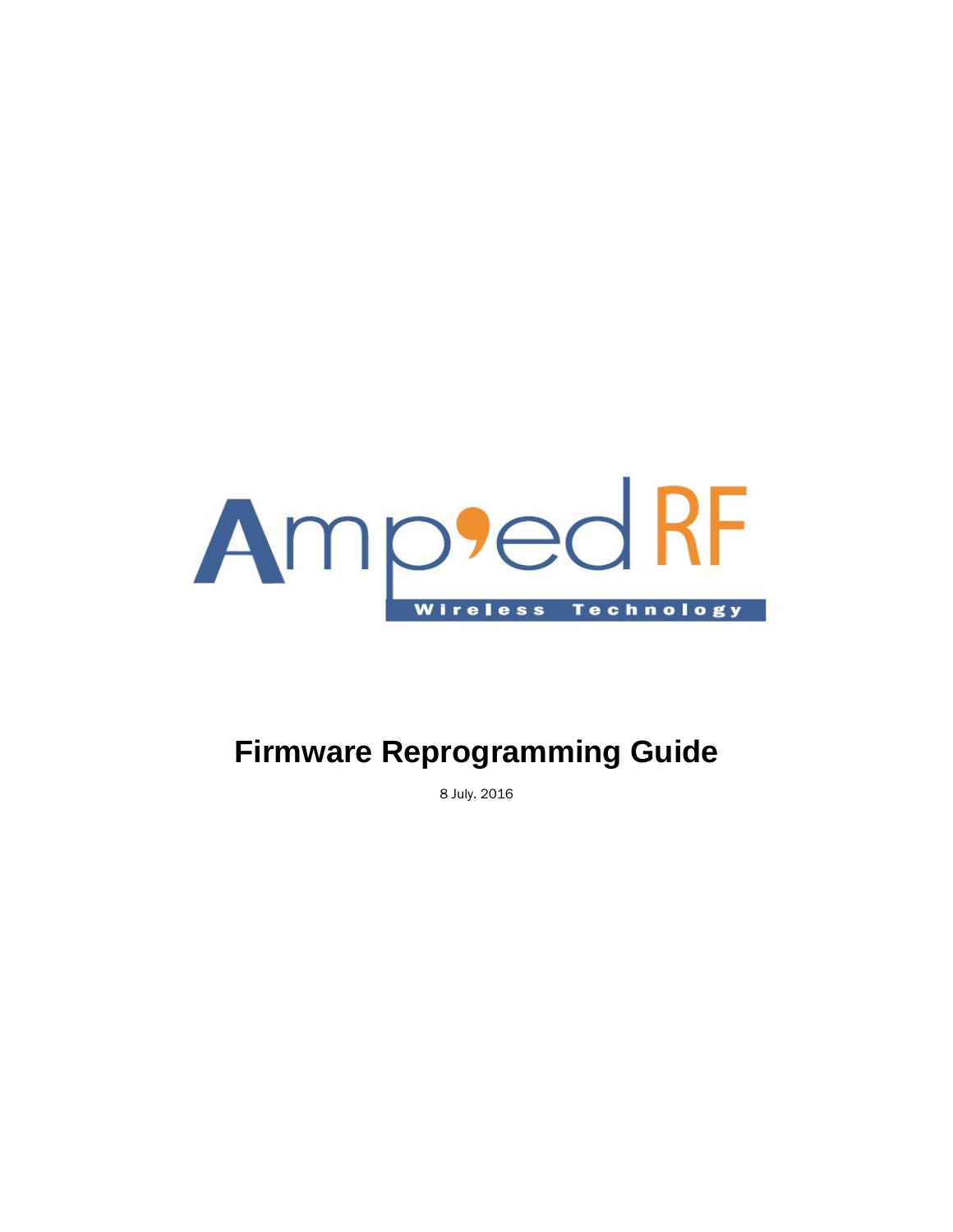

## **1 UART Connection Hardware Setup**

Modules and adaptors may be reprogrammed using the procedure detailed in this document. Normally, our platforms will be delivered with the final firmware already pre-loaded, so this should not need to be part of a product's normal production. But, it is strongly suggested to incorporate a re-flashing mechanism into your final product, due to rapidly changing standards and target device Bluetooth stacks.

Typically, the following tools and equipment are necessary:

- 1. New flash image from Amp'ed RF Technology.
- 2. Serial cable to PC.
- 3. TTL to RS232 level shifter; when programming modules.

NOTE: Over the air, OTA, reprogramming is not covered in this guide.

#### **1.1 UART Connections**

The new firmware must be loaded using the UART interface. Access to this interface depends on the product type.

The minimum UART pins that are needed are the Rx and Tx pins. The RTS and CTS flow control pins are not used when programming devices, and should always remain floating during this procedure.

#### **1.2 Modules**

Amp'ed RF Bluetooth modules support TTL level UART communications, but a PC requires RS232 voltage levels. Therefore, a TTL to RS232 level shifter is required.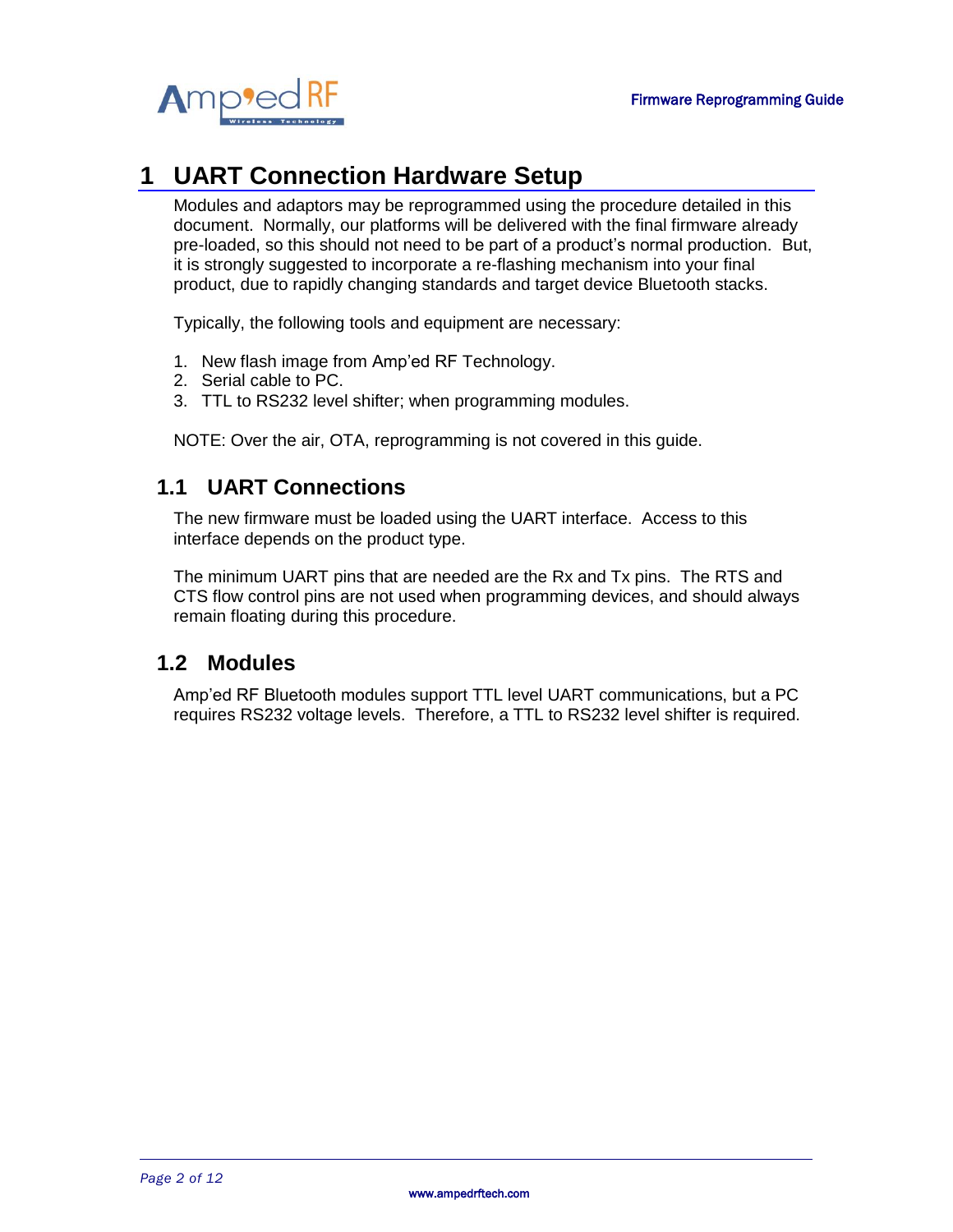



## **2 Terminal Configuration**

To use the Flash Loader, the user must have a PC running HyperTerminal (or similar) with the following configuration in Figure 1.

| <b>COM1 Properties</b> |        |        |       |  |
|------------------------|--------|--------|-------|--|
| Port Settings          |        |        |       |  |
|                        |        |        |       |  |
| Bits per second:       | 115200 |        |       |  |
| Data bits:             | 8      |        |       |  |
| Parity:                | None   |        |       |  |
| Stop bits:             | 1      |        |       |  |
| Flow control:          | None   |        |       |  |
| Restore Defaults       |        |        |       |  |
| ΟK                     |        | Cancel | Apply |  |

Figure 1. COM port properties

The default serial port setup for the flash loader is 115K bps, 1 stop bit, no party, 8 data bits, and HW flow control must be disabled.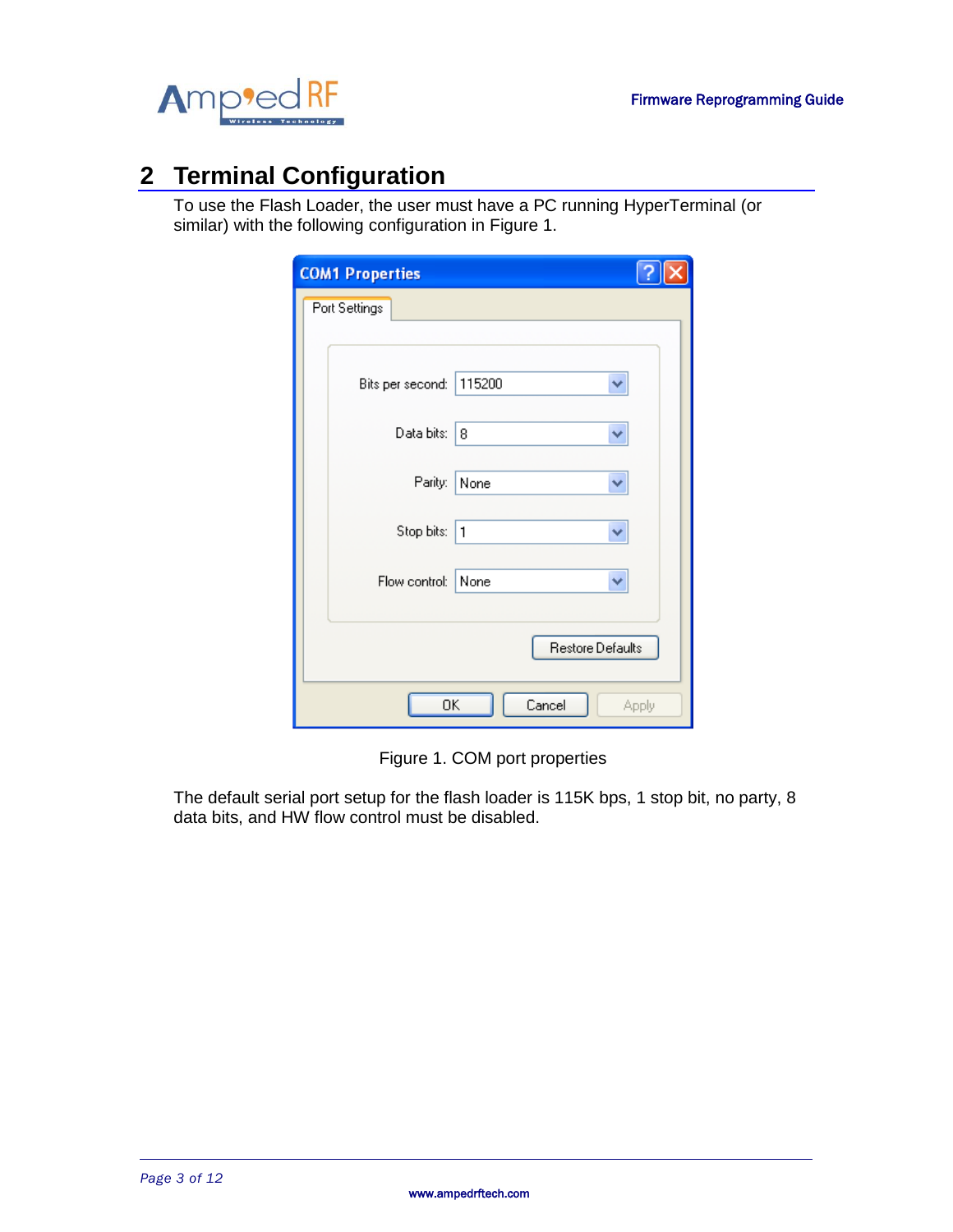

## **2.1 Executing the Flash Loader**

#### **2.1.1 GPIO[2]**

GPIO [2] of the module is used to select the flash loader option in NVM, in order to re-flash the application firmware. When the device is reset, the GPIO [2] state is read to determine the program execution section:

High (default): executes the application firmware. Low: executes from the flash loader.

NOTE: The flash loader will only remain active for 2 seconds following a reset. After this time, the normal application will execute, and re-flashing will not be able to proceed.

The flash loader requires a y-modem protocol, and uses the main UART running at 115200 baud.

#### **2.1.2 AT Command**

There is also an AT command which will erase the current application, and launch the flash loader. This command is:

For BT modules: AT+AB InvalidateApplication For wifi modules: AT+WF InvalidateApplication

Once entered, the previous application FW is erased. With this option, there is no longer a 2 second timeout of the flash loader, since no application exists.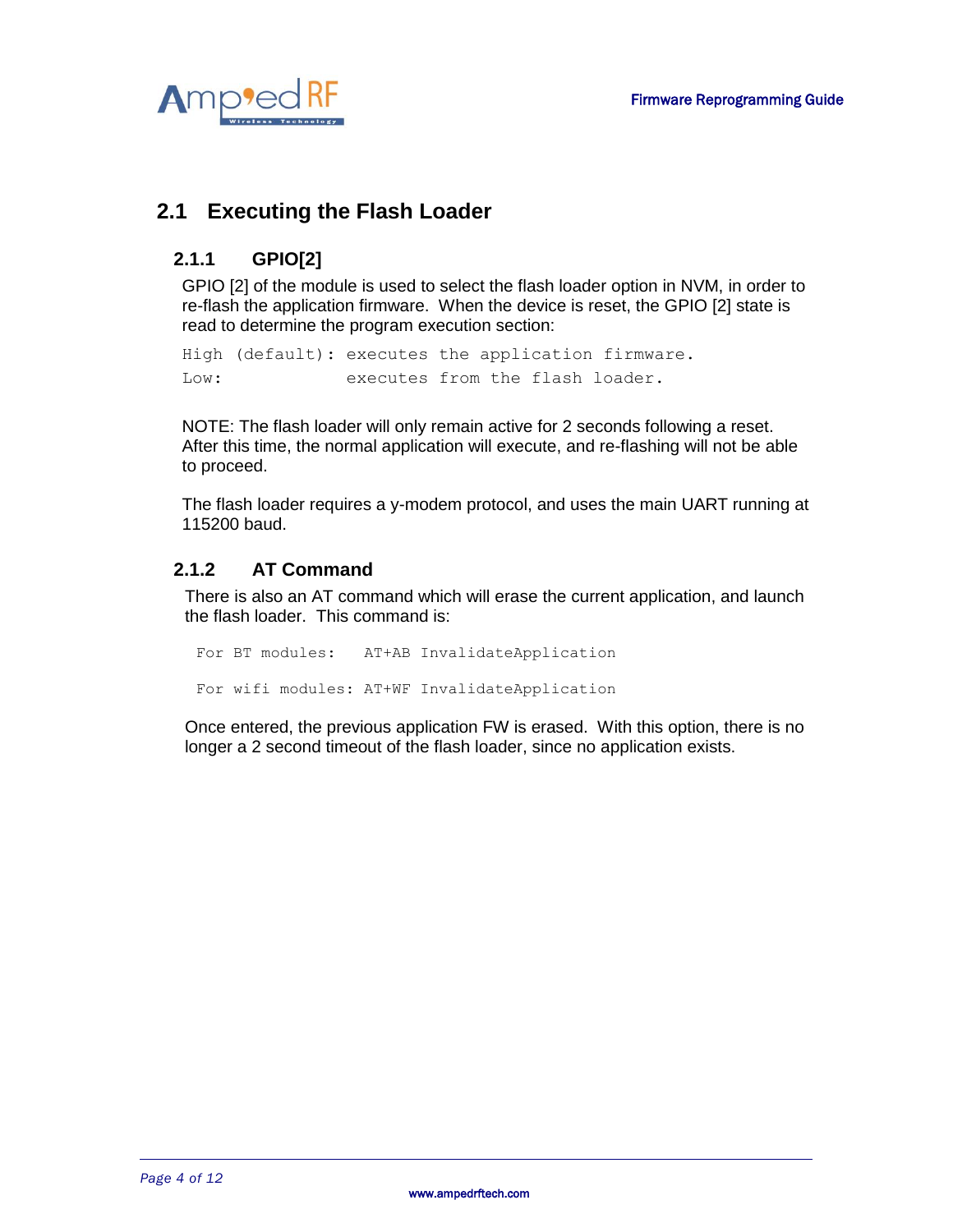

### **2.2 Flash Loader Menu**

Running the Flash Loader displays the following menu in the HyperTerminal window.



Figure 2. Flash Loader Menu

## **2.3 Download Image to the Internal Flash Memory**

To download a binary file via HyperTerminal to the internal Flash memory:

1. If the binary image size is **<256K** bytes, press 1 on the keyboard to select **Download the Application** menu.

**Or**

- 1. If the binary image size is **>256K** bytes, press 4 on the keyboard to select **Download the Application** menu.
- 2. Select **Transfer** and then **Send File**
- 3. In the **Filename** field, type the name and path of the binary file you want to download
- 4. From the protocol list, select the **Ymodem** protocol
- 5. Click on the **Send** button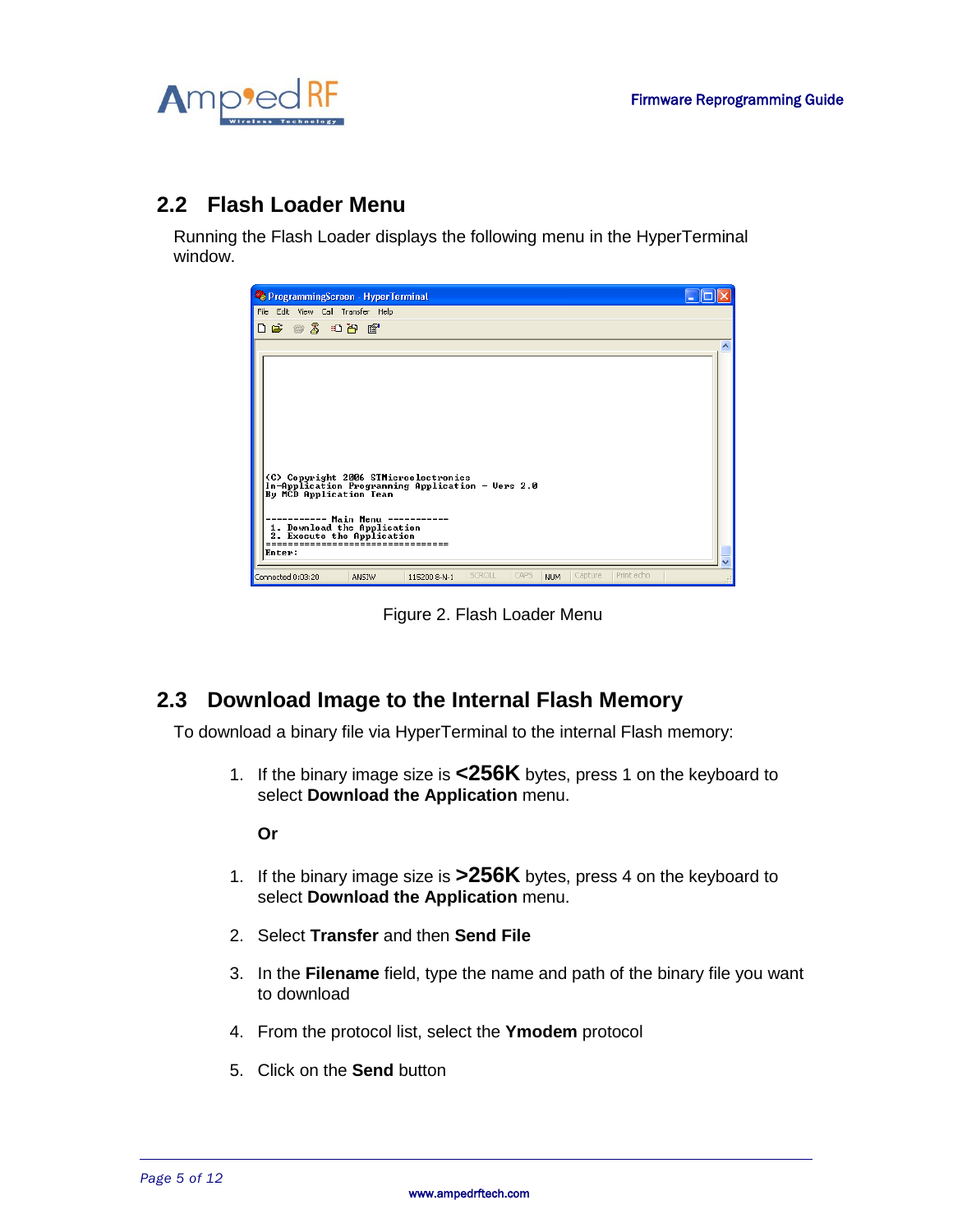

### **2.4 Execute the New Program**

Once the new program has been loaded, the device will automatically execute the new program.

NOTE: After the new application is running, an additional power cycle or reset is needed to initialize the configuration variables within the FW.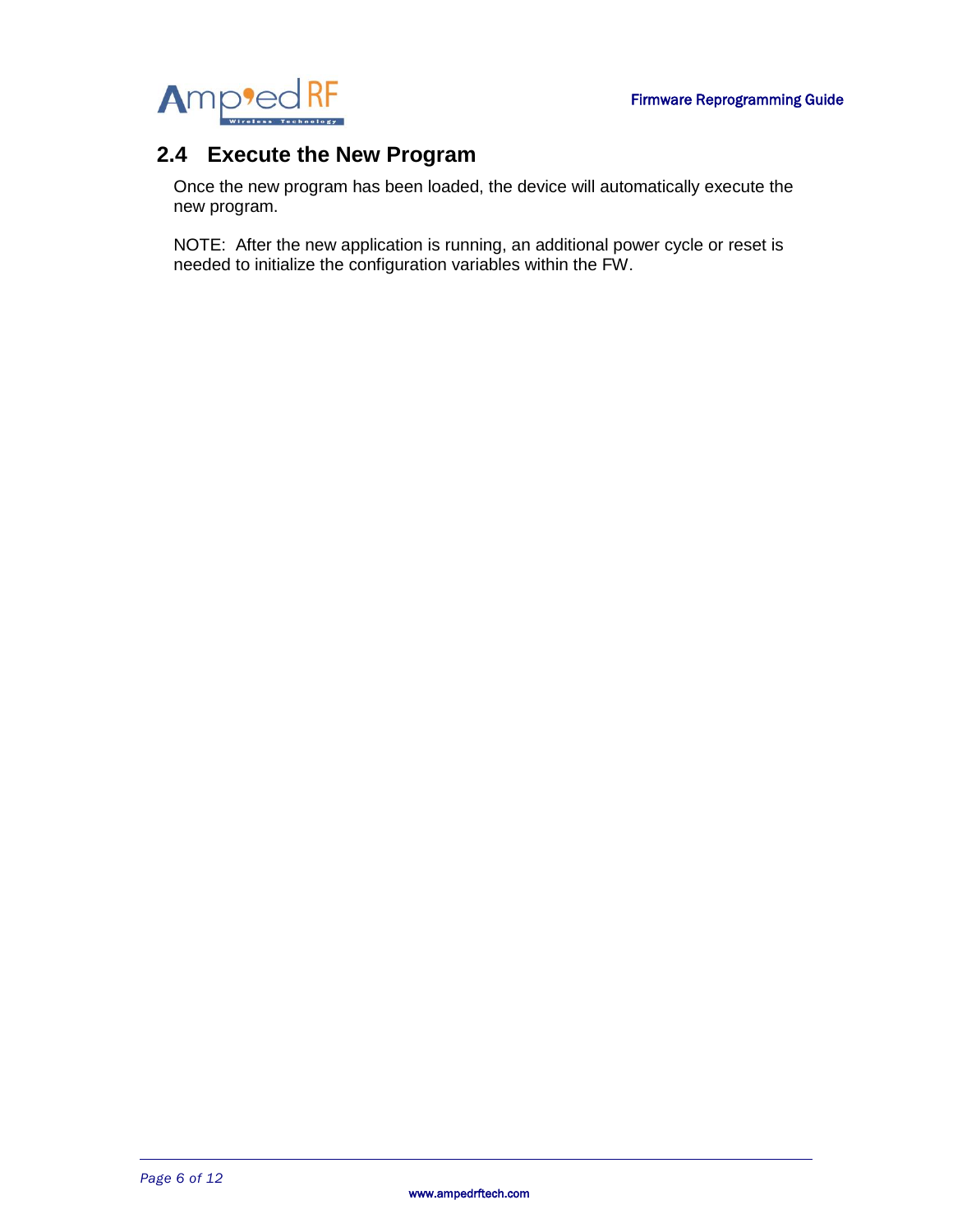

# **3 Term Test Tool**

Instead of HyperTerminal we have our own Term Test tool. A user can download this software tool from our website under the development tools tab. Suggest to use this method.

## **3.1 How to use**

Step 1: Click "Setup"

| 噟                             | A - COM3: 115200 Baud - Amp'ed RF Firmware Test Tool - 4.11                                                              | $\Box$<br>×                                                                                                                                                       |
|-------------------------------|--------------------------------------------------------------------------------------------------------------------------|-------------------------------------------------------------------------------------------------------------------------------------------------------------------|
|                               | $\rho_{\rm 1}$<br>$\lambda_{\rm Q} t$                                                                                    | Connect<br>Disconnect<br>-Profile<br>$A \neq$<br>${\tt Setup}$<br>WF43S_150723A.bin<br>Select Load<br>Binary Mode<br>Stay On Top<br>.ear Profil.<br>Start Capture |
| $\leq$                        | $\geq$                                                                                                                   | CTS/RTS Enabled                                                                                                                                                   |
| C1ear<br>Speed: 0<br>Set Cmds | Commands<br>Rx: 0<br>lediscovery<br>join<br>socketopen<br>config<br>Escape<br>factoryinit<br>leconnect2<br>Update<br>spp | bond<br>Send 10000 lines                                                                                                                                          |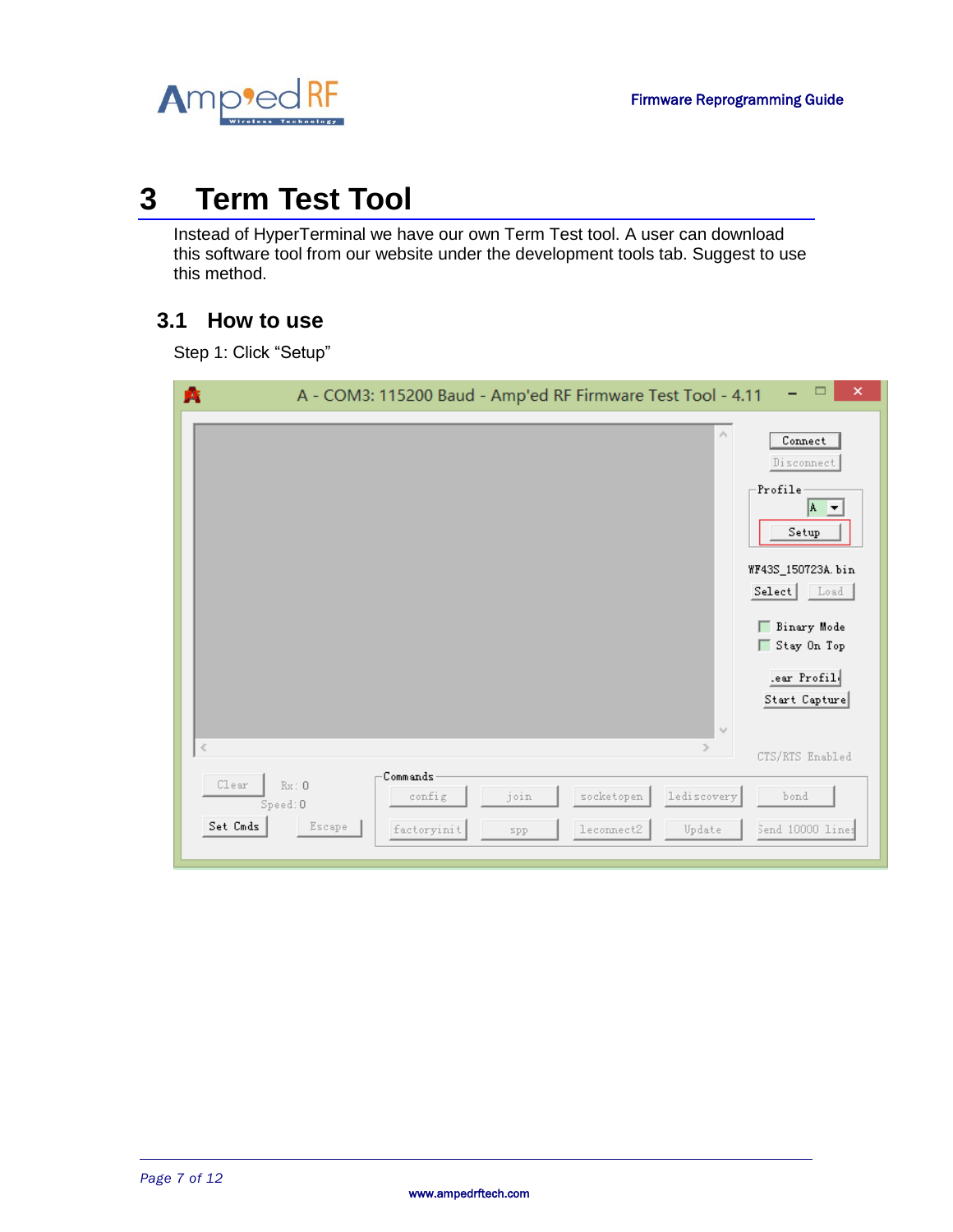

#### Step 2: Change the setup configuration

|                                                          | A - COM3: 115200 Baud - Amp'ed RF Firmware Test Tool - 4.11<br>×<br>Setup<br>Comm Port<br>Keyboard<br>Baudrate<br>Port<br>V Append LF after C<br>COM3<br>115200<br>$\vert \mathbf{v} \vert$<br>$\vert$<br>Screen Color:<br>KIS/CIS Flow Enabled<br>Use Small Packet | $\Box$<br>$\times$<br>Α<br>Connect<br>Disconnect<br>-Profile<br>$ A - \mathbf{v} $<br>Setup<br>WF43S_150723A.bin<br>Select Load<br>Binary Mode<br>Stay On Top |
|----------------------------------------------------------|---------------------------------------------------------------------------------------------------------------------------------------------------------------------------------------------------------------------------------------------------------------------|---------------------------------------------------------------------------------------------------------------------------------------------------------------|
|                                                          | Cancel<br>0K                                                                                                                                                                                                                                                        | ear Profil.<br>Start Capture                                                                                                                                  |
| $\,<$<br>Clear<br>Rx:0<br>Speed: 0<br>Set Cmds<br>Escape | Commands<br>join<br>lediscovery<br>config<br>socketopen<br>factoryinit<br>leconnect2<br>Update<br>spp                                                                                                                                                               | CTS/RTS Enabled<br>bond<br>Send 10000 lines                                                                                                                   |

Change the "Port" and "Baudrate" (default is 115200 in Boot mode). Do not select "RTS/CTS Flow Enabled" or "Use Small Packets" when re-flashing.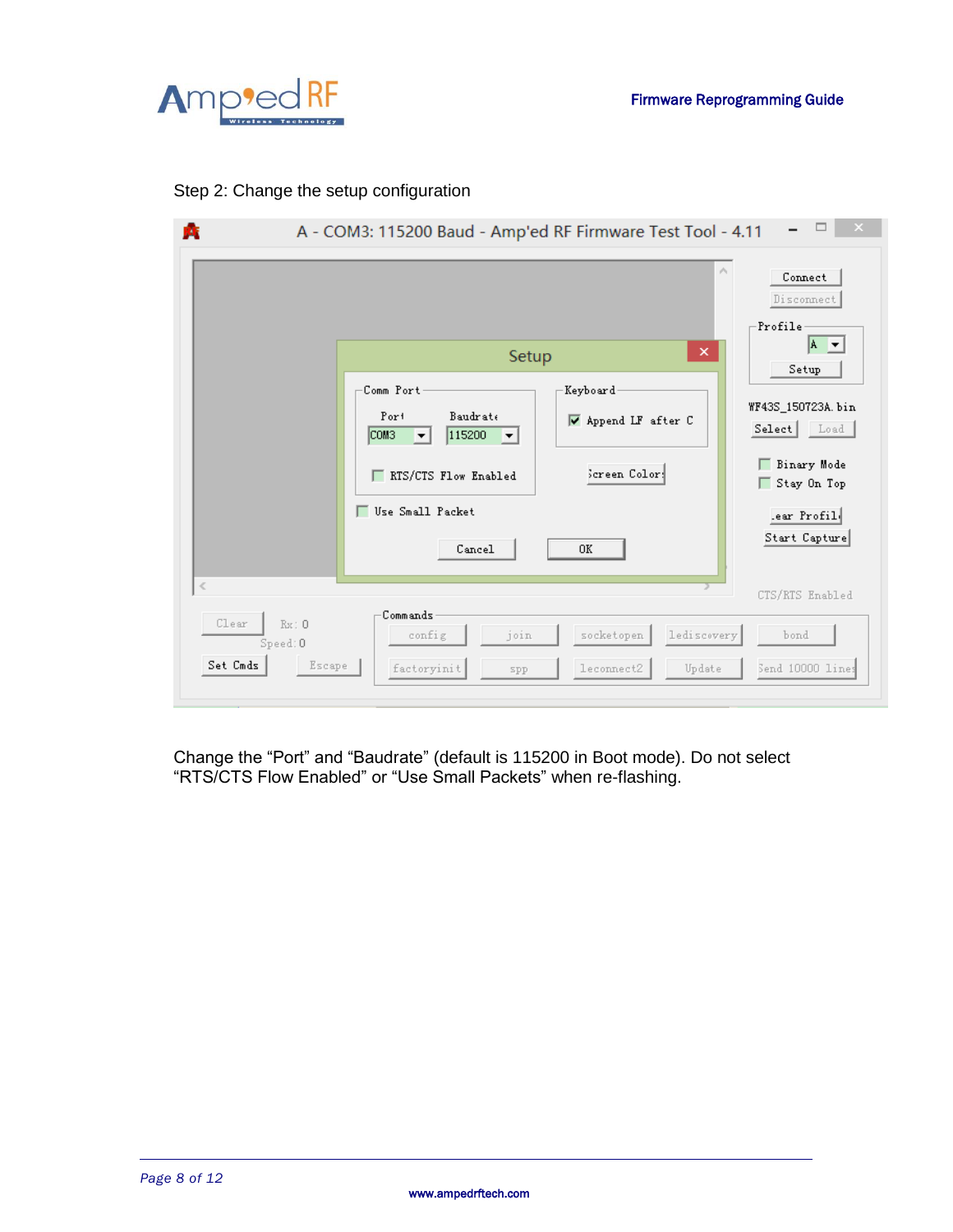

Step 3: Add the command

Click "SetUp Cmds", add the "AT+WF InvalidateApplication" command (for BT modules, the command is "AT+AB InvalidateApplication") to one of these buttons and name it. Press "OK".

Note: AT+AB reset for BT modules; AT+WF reset for wifi modules

|                    | $\cdots$                  | <b>Line et</b><br>Send Command                                                                                                                 |              | o l<br>$\pmb{\times}$                 |
|--------------------|---------------------------|------------------------------------------------------------------------------------------------------------------------------------------------|--------------|---------------------------------------|
|                    | <b>Name</b><br>invalidate | Command<br>attwf invalidateapplication                                                                                                         | $\Box$ Hex   | V Send CR LF                          |
|                    | reset                     | at+wf reset                                                                                                                                    | $\Box$ Hex   | $\overline{\triangledown}$ Send CR LF |
|                    |                           |                                                                                                                                                | $\Box$ Hex   | $\overline{\triangledown}$ Send CR LF |
|                    |                           |                                                                                                                                                | $\Box$ Hex   | $\overline{\triangledown}$ Send CR LF |
|                    |                           |                                                                                                                                                | $\Box$ Hex   | $\overline{\triangledown}$ Send CR LF |
|                    |                           |                                                                                                                                                | $\Box$ Hex   | V Send CR LF                          |
| ∢                  |                           |                                                                                                                                                | $\Box$ Hex   | $\overline{\triangledown}$ Send CR LF |
| Clear<br>Rx:       |                           |                                                                                                                                                | $\Box$ Hex   | $\overline{\triangledown}$ Send CR LF |
| Speed:<br>Set Cmds |                           |                                                                                                                                                | $\Box$ Hex   | $\overline{\triangledown}$ Send CR LF |
|                    | 1000                      | Send Line Command<br>Send this many lines of exactly 30 chars (including<br>$\therefore$ CD = 1.72)<br>Continuous<br> 11<br> 100 <br>Bytes per | MS pause per |                                       |
|                    |                           | Cancel<br>0K                                                                                                                                   |              |                                       |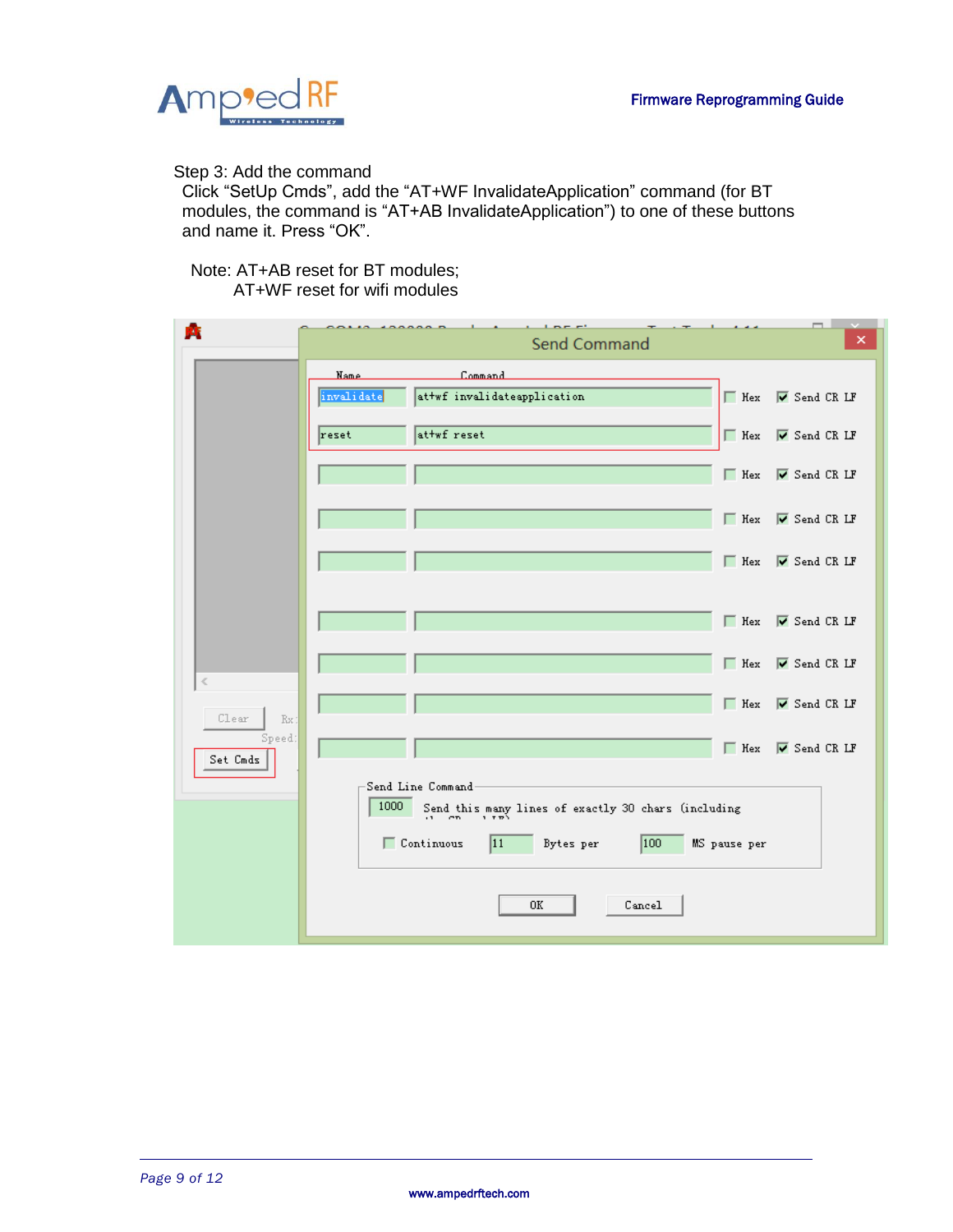

Step 4: Click "Select" to add the new FW image (bin file).

| КŒ                   |                                                  | C - COM3: 115200 Baud - Amp'ed RF Firmware Test Tool - 4.11 |                                                 |
|----------------------|--------------------------------------------------|-------------------------------------------------------------|-------------------------------------------------|
| Ŕ.                   | $\boldsymbol{\times}$<br>Choose File to Download |                                                             |                                                 |
| 查找范围(I):             | wifi FW                                          | ←自合画▼<br>∼∣                                                 | Disconnect<br>-Profile                          |
| 名称                   | ×<br>WF43S 150723A.bin                           | 类型<br>修改日期<br>FTE Bin<br>2015/7/28 12:11                    | $ C - \rangle$<br>Setup                         |
|                      |                                                  |                                                             | WF43S_150723A.bin<br>S <sub>elect</sub><br>Load |
| ∢                    |                                                  |                                                             | □ Binary Mode<br>Stay On Top                    |
| 文件名(N):<br>文件类型(T):  | WF43S_150723A.bin<br>bin Files (*.bin)           | 打开(O)<br>$\blacktriangledown$<br>取消                         | .ear Profil.<br>Start Capture                   |
| Clear                | Commands<br>Rx: 0<br>invalidate                  | reset                                                       | CTS/RTS Enabled                                 |
| Speed: 0<br>Set Cmds | Escape                                           |                                                             | Send 1000 lines                                 |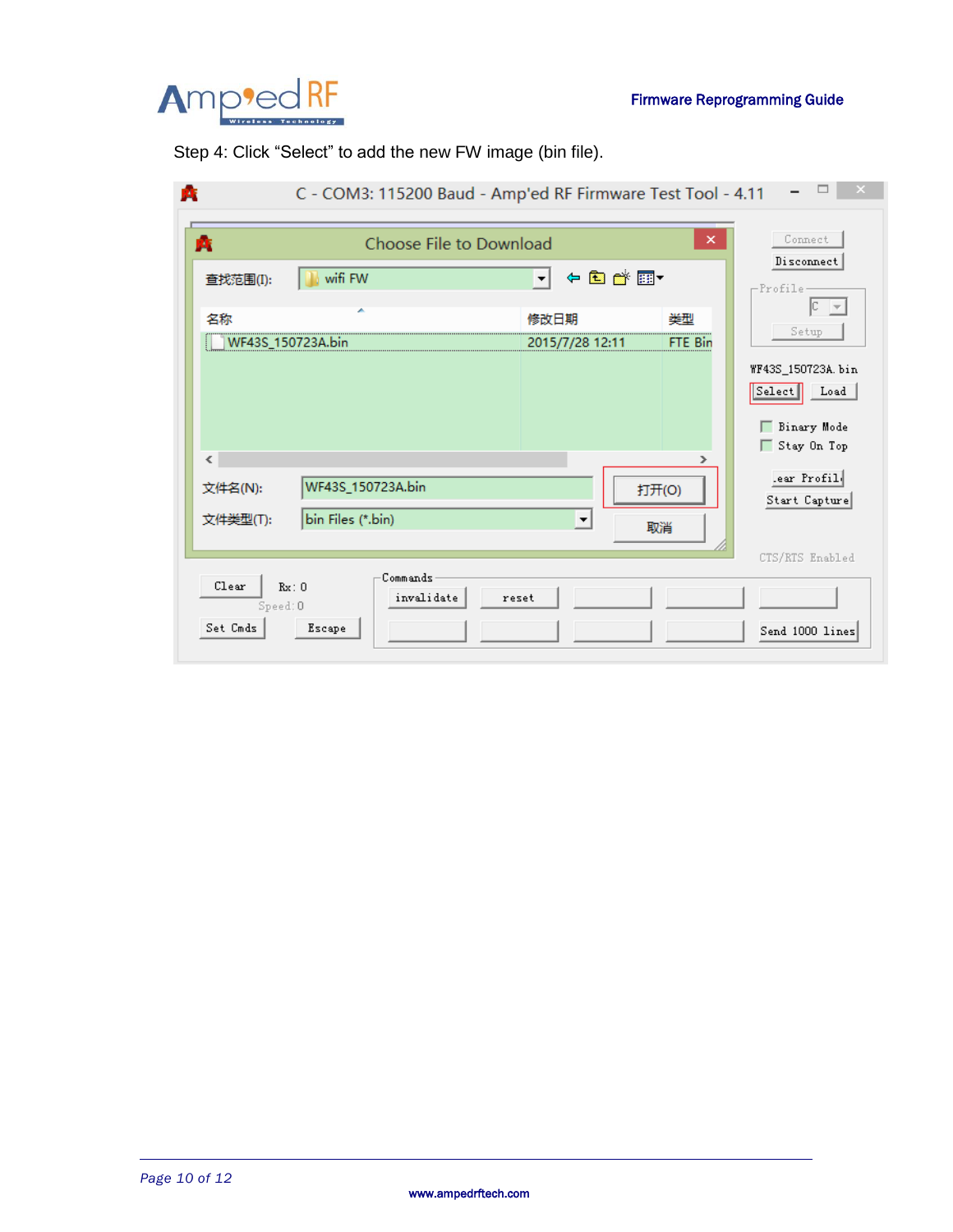

Step 5: Click "Invalidate" to go into bootloader mode, and then click "Load" to update the new FW.

| ×<br>C - COM3: 115200 Baud - Amp'ed RF Firmware Test Tool - 4.11                                                                                                                                    |                                                                                                                                                |  |  |
|-----------------------------------------------------------------------------------------------------------------------------------------------------------------------------------------------------|------------------------------------------------------------------------------------------------------------------------------------------------|--|--|
| $\mathcal{O}_2$<br>Loader<br>Image: WF43S_150723A.bin<br>Abort<br>37888<br>274774<br>37<br>Packet:<br>File<br>Bytes<br>Loading Image<br>Send Only 128 byte pack<br><b>OK</b><br>$\epsilon_{\rm sf}$ | Connect<br>Disconnect<br>-Profile-<br>Setup<br>WF43S_150723A.bin<br>Select Load<br>Binary Mode<br>Stay On Top<br>lear Profil.<br>Start Capture |  |  |
| $\leq$<br>$\rightarrow$<br>Clear<br>Rx:0<br>invalidate<br>reset                                                                                                                                     | CTS/RTS Enabled                                                                                                                                |  |  |
| Speed: 0<br>Set Cmds<br>Escape                                                                                                                                                                      | Send 1000 lines                                                                                                                                |  |  |

Step 6: Once in the bootloader menu

If the binary image size is **<256K** bytes, press 1 on the keyboard.

#### **Or**

If the binary image size is **>256K** bytes, press 4 on the keyboard.

Click Load to upload the new FW file.